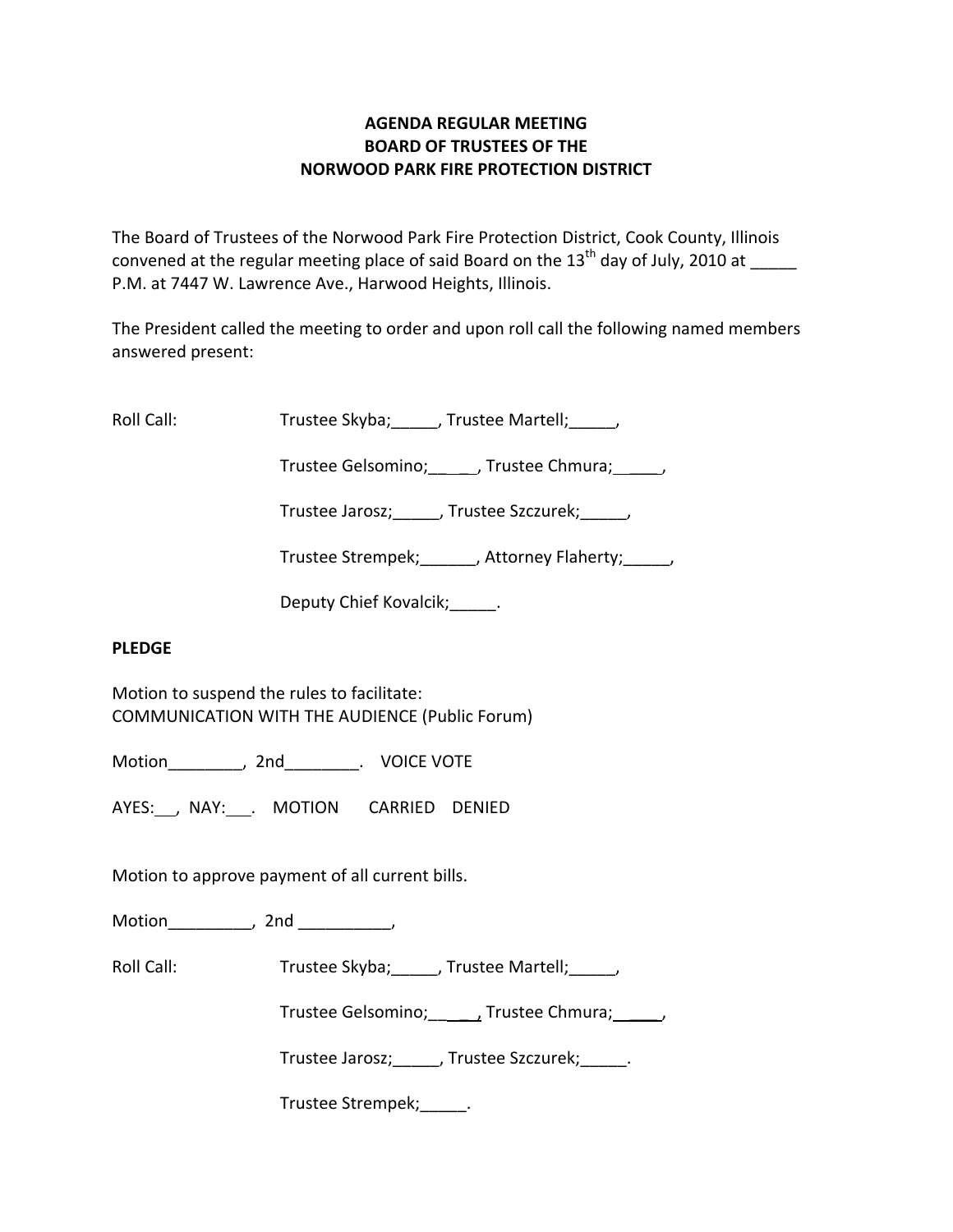Motion to approve the minutes of the Regular meeting held June  $8<sup>th</sup>$ , 2010.

Motion\_\_\_\_\_\_\_\_\_, 2nd \_\_\_\_\_\_\_\_\_\_,

Roll Call: Trustee Skyba; Trustee Martell; Trustee Martell;

Trustee Gelsomino; \_\_\_\_\_\_, Trustee Chmura; \_\_\_\_\_,

Trustee Jarosz;\_\_\_\_\_, Trustee Szczurek;\_\_\_\_\_,

Trustee Strempek; [100]

### **TREASURER'S REPORT:**

Motion to approve the Treasurer's report as presented from the Financial Statement for June 2010.

Motion the contract of the contract of the contract of the contract of the contract of the contract of the contract of the contract of the contract of the contract of the contract of the contract of the contract of the con

Roll Call: Trustee Skyba; \_\_\_\_, Trustee Martell; \_\_\_\_\_,

Trustee Gelsomino; \_\_\_\_\_\_, Trustee Chmura; \_\_\_\_\_,

Trustee Jarosz;\_\_\_\_\_, Trustee Szczurek;\_\_\_\_\_,

Trustee Strempek;\_\_\_\_\_\_.

# **Chief's Report:**

Motion to accept the Chief's Report for June 2010 as presented.

Motion\_\_\_\_\_\_\_\_, 2nd \_\_\_\_\_\_\_\_, VOICE VOTE

AYES;\_\_\_\_\_\_, NAY\_\_\_\_\_\_. MOTION CARRIED DENIED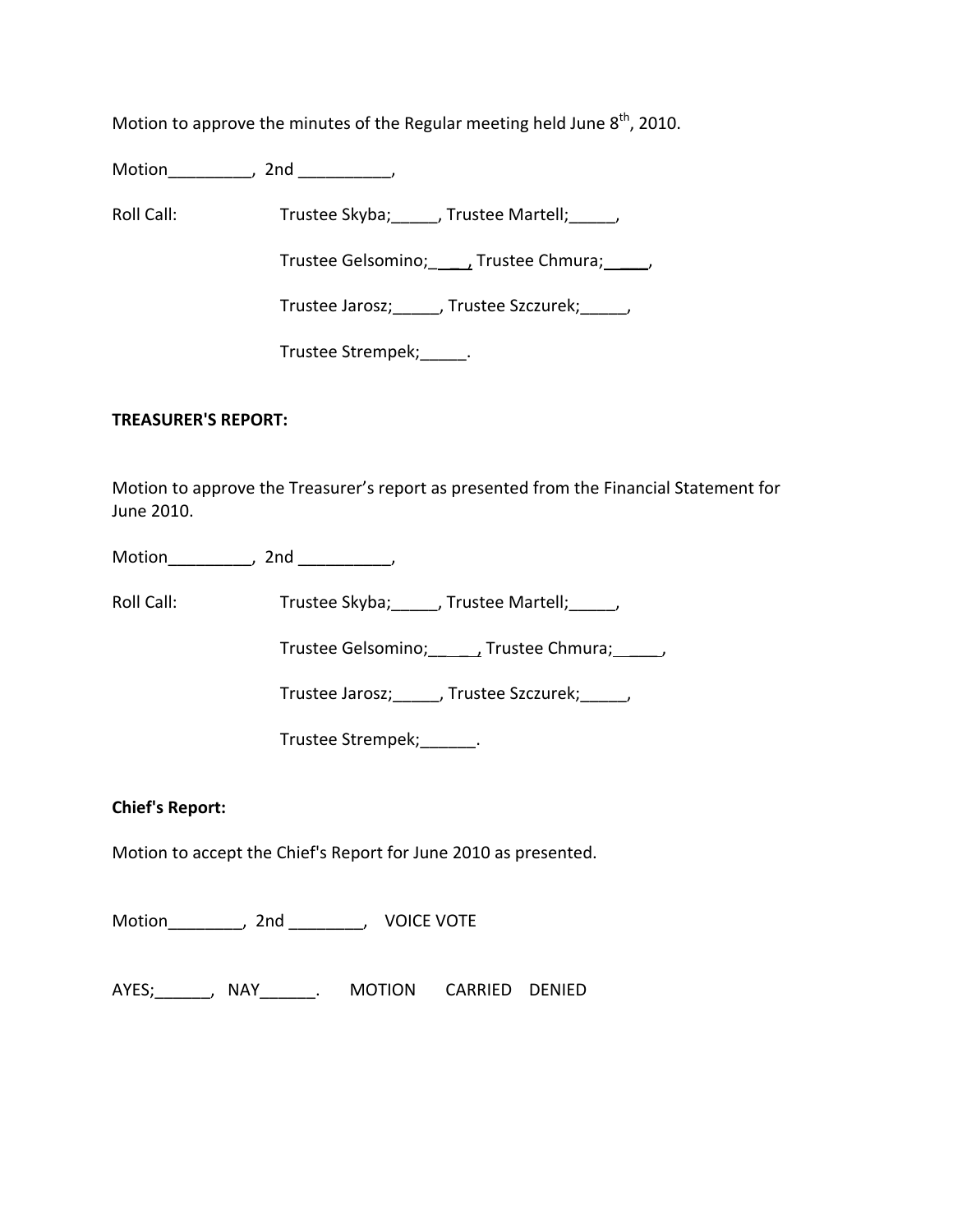**President's Report:**

#### **Committee Reports:**

Finance Committee‐ Chairman Trustee Chmura

Building and Equipment Committee‐ Chairman Trustee Gelsomino

Technology and PR Media Committee‐ Chairman Trustee Strempek

Policy Committee‐ Chairman Trustee Skyba

Pension Fund‐ Trustee Martell and Trustee Chmura

**Old Business:**

#### **New Business:**

Motion to purchase 7 Halo escape systems at a cost of \$275.00 each, at a total cost of \$1,925.00 from Xtreme Rescue, paid for with the IPRF Safety Grant Award.

Motion\_\_\_\_\_\_\_\_\_, 2nd \_\_\_\_\_\_\_\_\_\_,

Roll Call: Trustee Skyba; Trustee Martell; Trustee Martell;

Trustee Gelsomino; \_\_\_\_\_\_, Trustee Chmura; \_\_\_\_\_,

Trustee Jarosz;\_\_\_\_\_, Trustee Szczurek;\_\_\_\_\_,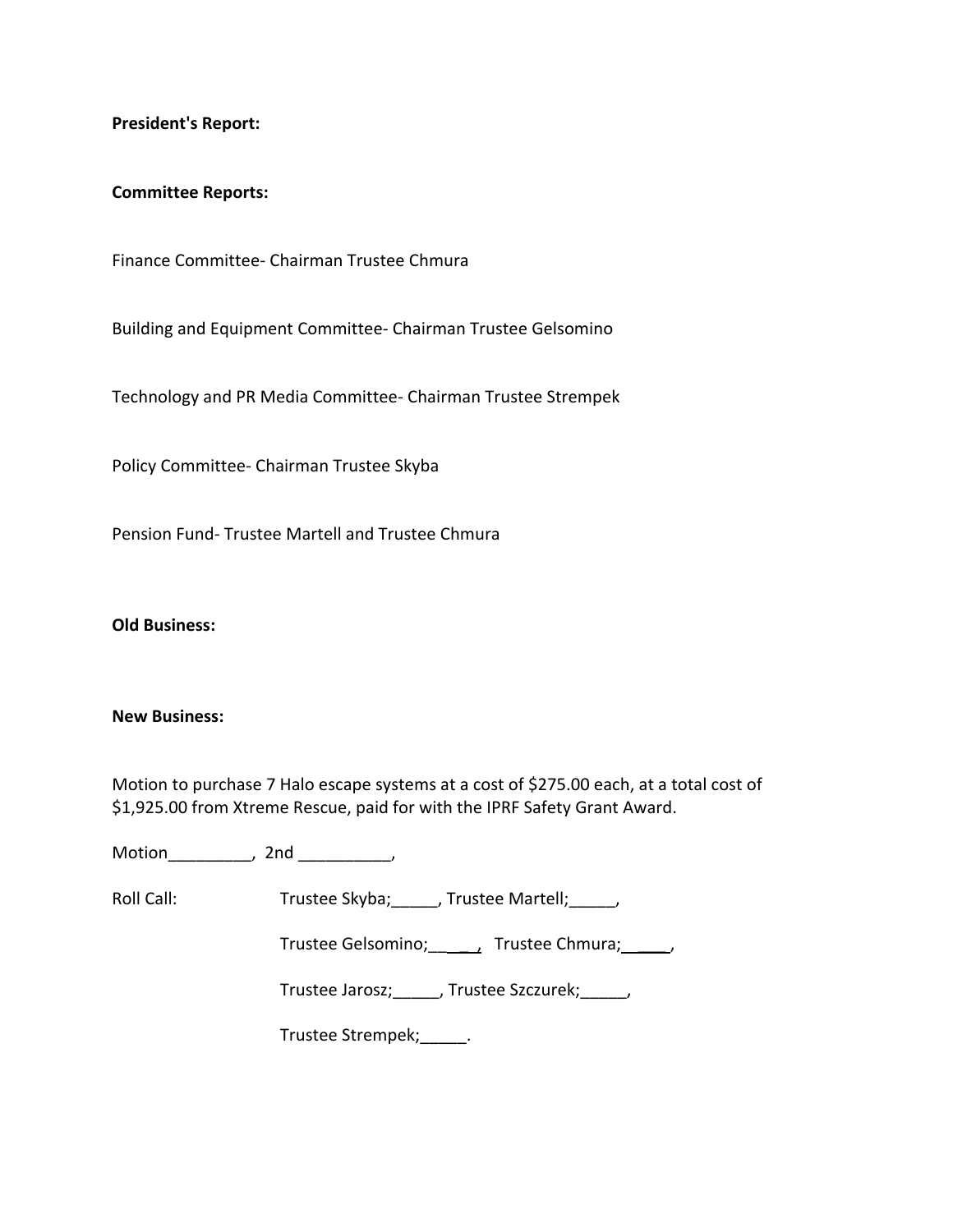Motion to purchase 7 sets of bunker gear from Air One Equipment at a cost of \$1,805 each, at a total cost of \$12,635.00, paid for with the IPRF Safety Grant Award.

Motion\_\_\_\_\_\_\_\_\_, 2nd \_\_\_\_\_\_\_\_\_\_,

Roll Call: Trustee Skyba; J. Trustee Martell; Trustee Martell;

Trustee Gelsomino; \_\_\_\_\_\_, Trustee Chmura; \_\_\_\_\_,

Trustee Jarosz;\_\_\_\_\_, Trustee Szczurek;\_\_\_\_\_,

Trustee Strempek;\_\_\_\_\_.

Motion to pay the Pension fund \$35,050.00 due from the Government Fund as shown in the June 30, 2009 audit.

Motion\_\_\_\_\_\_\_\_\_, 2nd \_\_\_\_\_\_\_\_\_,

Roll Call: Trustee Skyba; \_\_\_\_, Trustee Martell; \_\_\_\_,

Trustee Gelsomino; \_\_\_\_\_\_, Trustee Chmura; \_\_\_\_\_,

Trustee Jarosz; Justee Szczurek; Justee Szczurek;

Trustee Strempek;\_\_\_\_\_.

Motion to approve the payout of sick time buyback to the following: Randy Davis‐ 201.35 hours \$5,412.95.

Motion\_\_\_\_\_\_\_\_\_, 2nd \_\_\_\_\_\_\_\_\_\_,

Roll Call: Trustee Skyba; J. Trustee Martell; J.

Trustee Gelsomino; frustee Chmura;  $\qquad$ ,

Trustee Jarosz;\_\_\_\_\_, Trustee Szczurek;\_\_\_\_\_,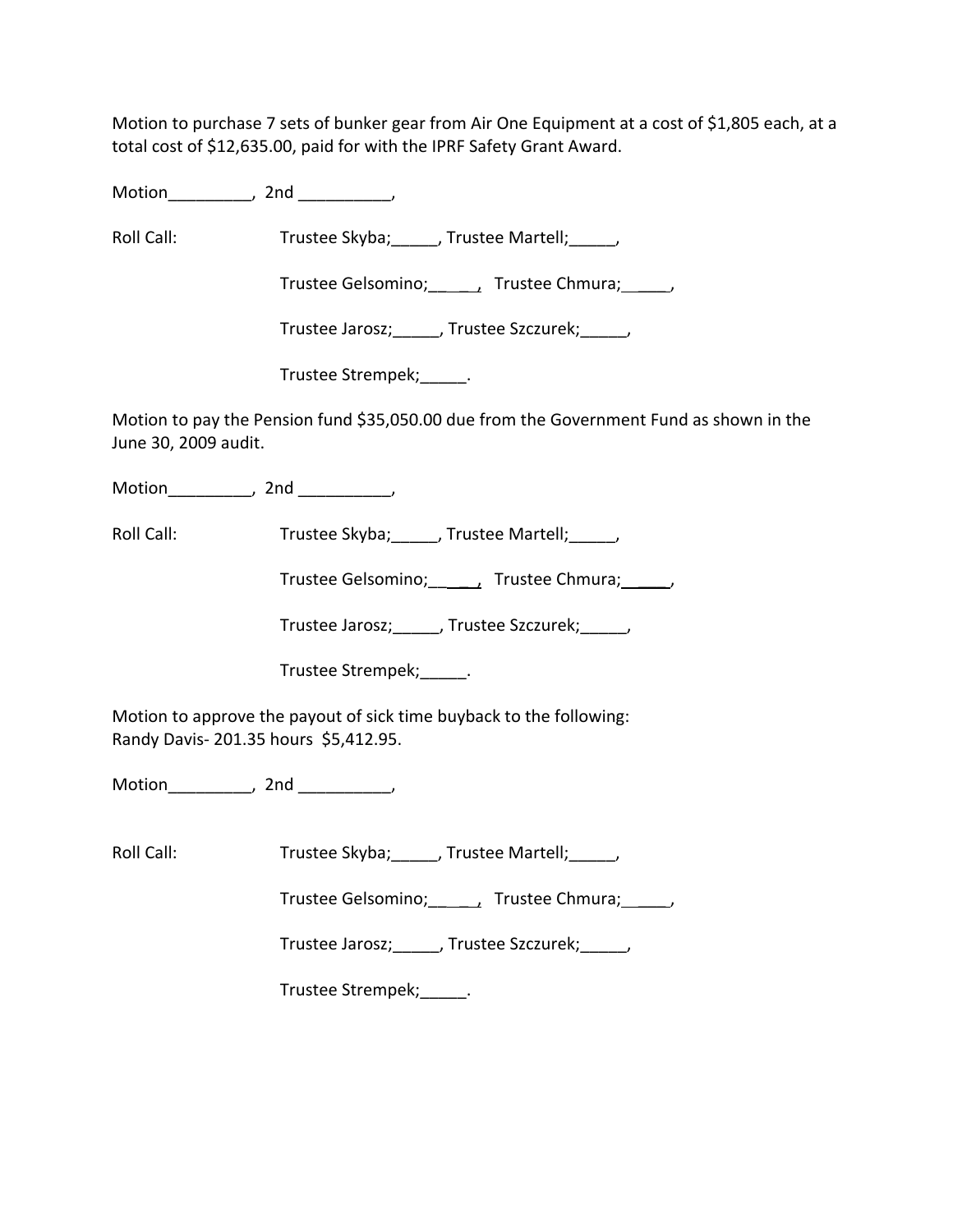Motion to approve the Norwood Park Fire Protection District Identity and Privacy Protection Policy.

Motion\_\_\_\_\_\_\_\_\_, 2nd \_\_\_\_\_\_\_\_\_\_,

Roll Call: Trustee Skyba; Trustee Martell; Trustee Martell;

Trustee Gelsomino; \_\_\_\_\_, Trustee Chmura; \_\_\_\_\_,

Trustee Jarosz; Frustee Szczurek; Frustee Jarosz;

Trustee Strempek;\_\_\_\_\_.

Motion to approve the Addendum to the Collective Bargaining agreement Article XXXI for tuition reimbursement.

Motion\_\_\_\_\_\_\_\_\_, 2nd \_\_\_\_\_\_\_\_\_\_,

Roll Call: Trustee Skyba; Trustee Martell; Trustee Martell;

Trustee Gelsomino; \_\_\_\_\_, Trustee Chmura; \_\_\_\_\_,

Trustee Jarosz;\_\_\_\_\_, Trustee Szczurek;\_\_\_\_\_,

Trustee Strempek;\_\_\_\_\_.

Motion to approve the changes to the Blue Cross Blue Shield insurance policy from PPO plan 42312 to PPO plan C2413 and HMO effective August  $1<sup>st</sup>$ , 2010.

Motion\_\_\_\_\_\_\_\_\_, 2nd \_\_\_\_\_\_\_\_\_\_,

Roll Call: Trustee Skyba; J. Trustee Martell; Trustee Martell;

Trustee Gelsomino; \_\_\_\_, Trustee Chmura; \_\_\_\_\_,

Trustee Jarosz; J. Trustee Szczurek; J.